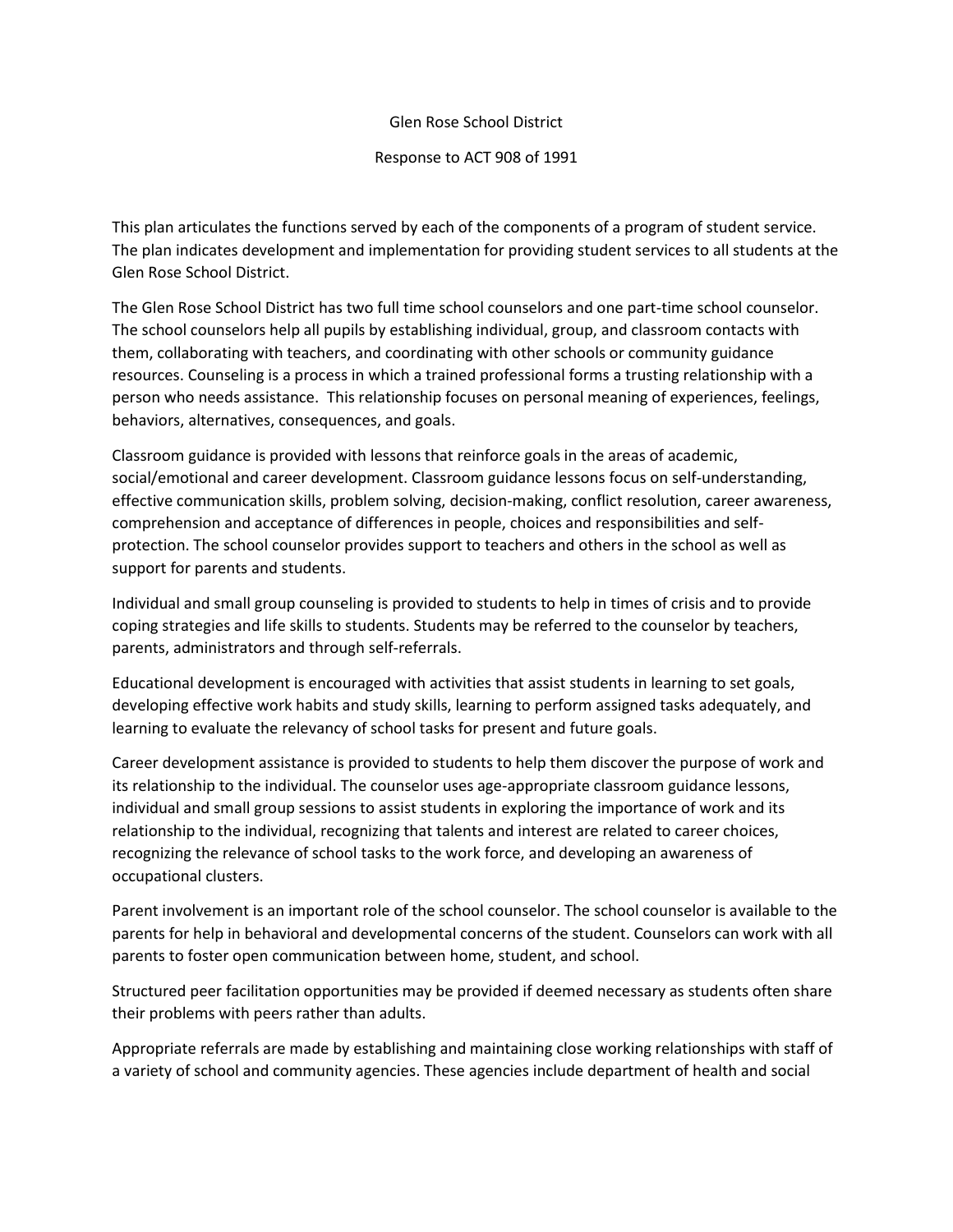services, mental health centers, and advocacy groups. Glen Rose School counselors have a close working relationship with *Living Hope* which is a mental health service based on our campus.

Testing and assessment may be used to help students identify their skills, abilities, achievements, and interests through counseling activities and the guidance curriculum. Counselors help interpret standardized test results for parents, faculty, and students.

Counselors assist with specialized populations and needs by working with students from culturally diverse populations and disabilities. The counselor can provide activities that promote student's and school personnel's acceptance of differences, policies, procedures, and behaviors that reflect freedom from stereotypes. Counselors may also exam the schools' testing programs to ensure that they reflect equitable standards for all students as well as provide outreach to parents and families of students from culturally diverse populations.

Orientation of students is important to the Glen Rose School District. New students are welcomed into the school by the counselor, administration, teachers, school staff and other students. All students receive a handbook describing available programs and other important information. Open House is held before school begins for students to meet their teacher and become familiar with their school.

Academic advisement for class selection is provided by the counselor in coordination with the school principal in scheduling students for placement in the proper academic setting.

Utilization of school records is used to assist parents, faculty, administrators, and counselors in helping each individual student reach their potential.

Activities using 75% of the counselor's time in direct counseling services to students include, individual counseling, group counseling, classroom guidance, an orientation of new students.

Activities using 25% of time in services related to guidance services include, assisting in enrolling new students, assisting with standardized testing programs, and interpreting test results.

The Glen Rose School District provides psychological services to students to ensure that they are ready to succeed and are being prepared for college and/or career readiness. A psychological examiner is on campus to evaluate students with learning problems. A behavior specialist can be utilized to observe students with behavior or adjustment problems. The Glen Rose School District provides evaluation and placement of students in the gifted and talented program. Consultation with parents, students and school personnel to discuss student performance and any resources that might be needed to ensure students are ready to succeed is conducted as needed. A system for referrals that involves teachers gathering data on students, documenting difficulties and interventions, result of interventions, and referral to determine what services or additional resources might be needed to help the student succeed is provided. The district provides written policies that assure ethical procedures in psychological activities.

Visiting teachers and school social work services are utilized to enhance the coping capabilities of people and the environmental conditions that impact people. Counselors and principals may visit the home of a student to speak with the student and parents about issues with attendance, behavior, academics or other concerns. The school based mental health counselor and case worker may also make home visits to address concerns with the students and families they work with in sessions.